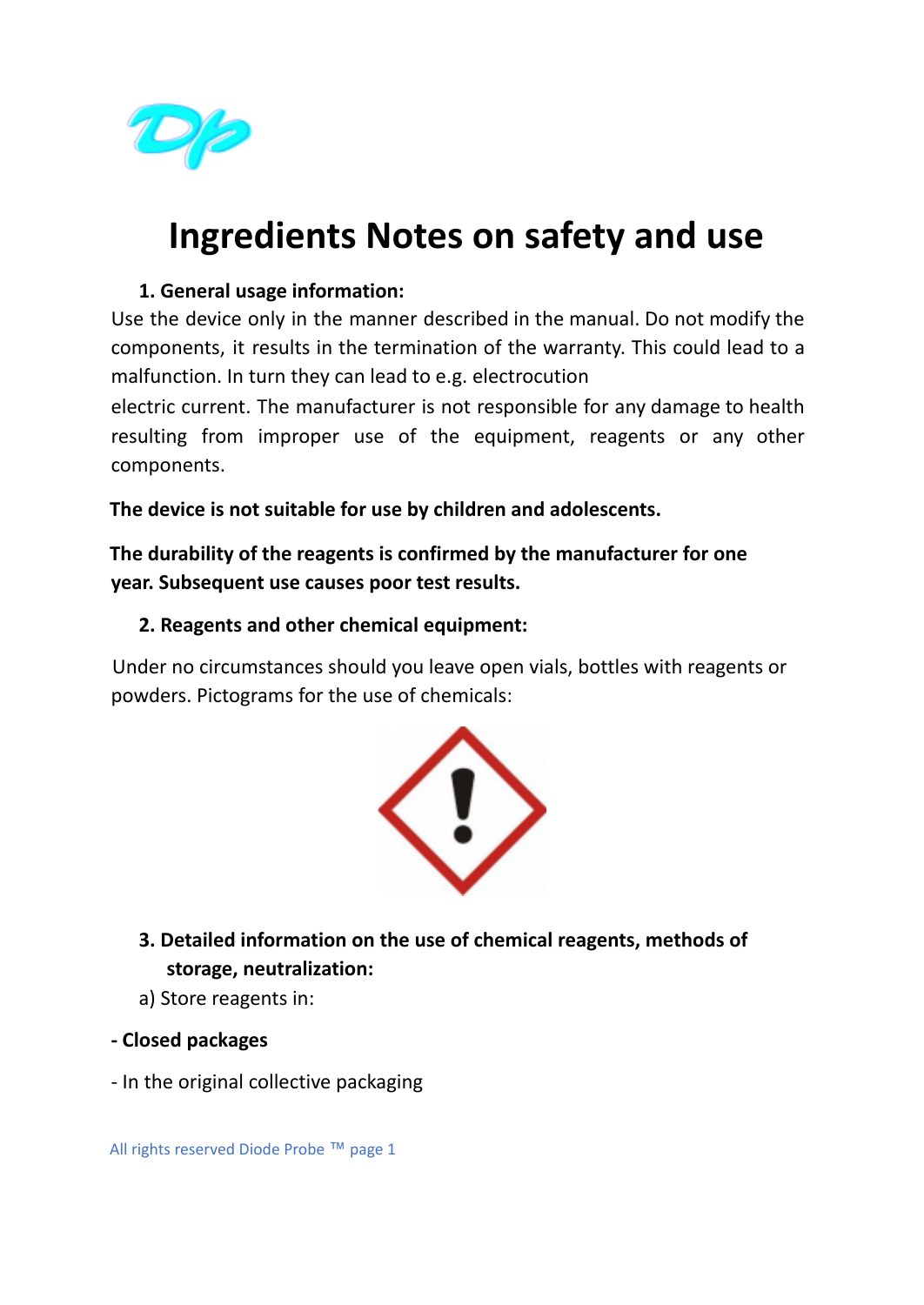

- Out of the reach of children, light, water, high temperature

b) When using the reagents:

- Keep a distance of at least several centimeters from the nose, mouth, eyes - Do not inhale the vapors

- Be careful with the skin, some substances can cause an allergic reaction

## - **Do not eat !!! - if swallowed, immediately contact a doctor or the nearest poison department. Contact to the manufacturer: 699713471, orders@diodeprobe.com**

- Watch out for eyes, open wounds - in the event of the substance getting into eyes, rinse immediately and contact a doctor or the nearest poison department

- In the event of the product getting on the skin, watch for an allergic reaction, erythema, redness. In this case, contact your doctor.

- Clothing - pay special attention to care for it. Substances in solutions and powders do not damage clothing, but over time may dry out and completely destroy the material. You should rinse the clothes at least several times with water. In the case of colored compounds, after washing with water, it is recommended to wash with water with washing powder / soap.

- Neutralization of spilled preparation or scattered powder: remove substances by first dry wiping and then wet wiping several times. Rinse the surface with water.

- Disposal of old reagents, reagents expire after 1 year: remove the compound to the sewage system and rinse with a large volume of water or take it to a special collection point for used chemicals and medicines.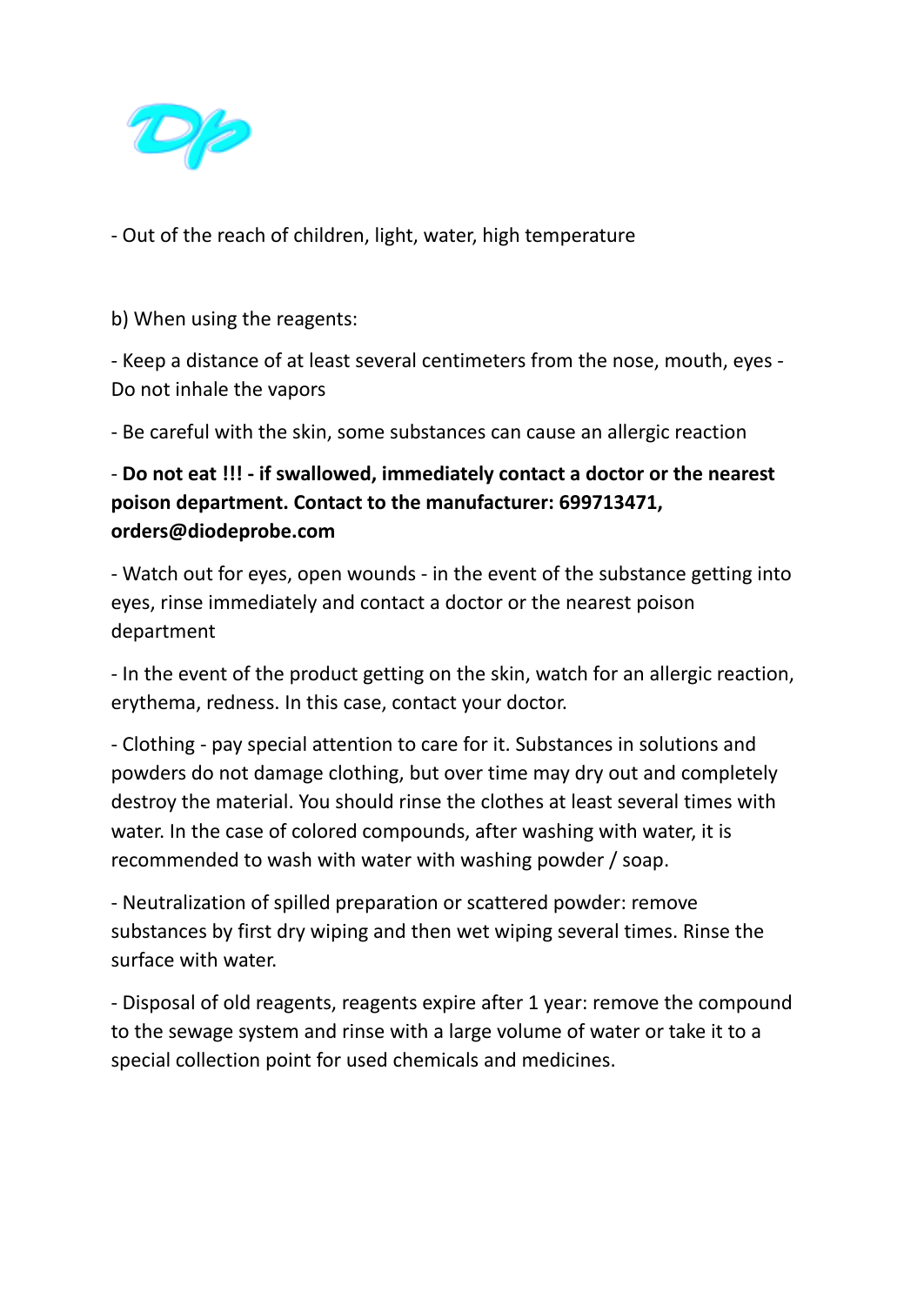All rights reserved Diode Probe ™ page 2



4. Responsibility of the manufacturer:

The manufacturer is not responsible: for any health detriment resulting from improper use of reagents, for the above-mentioned consequences of accidents. **Please store and use the reagents carefully !!!**